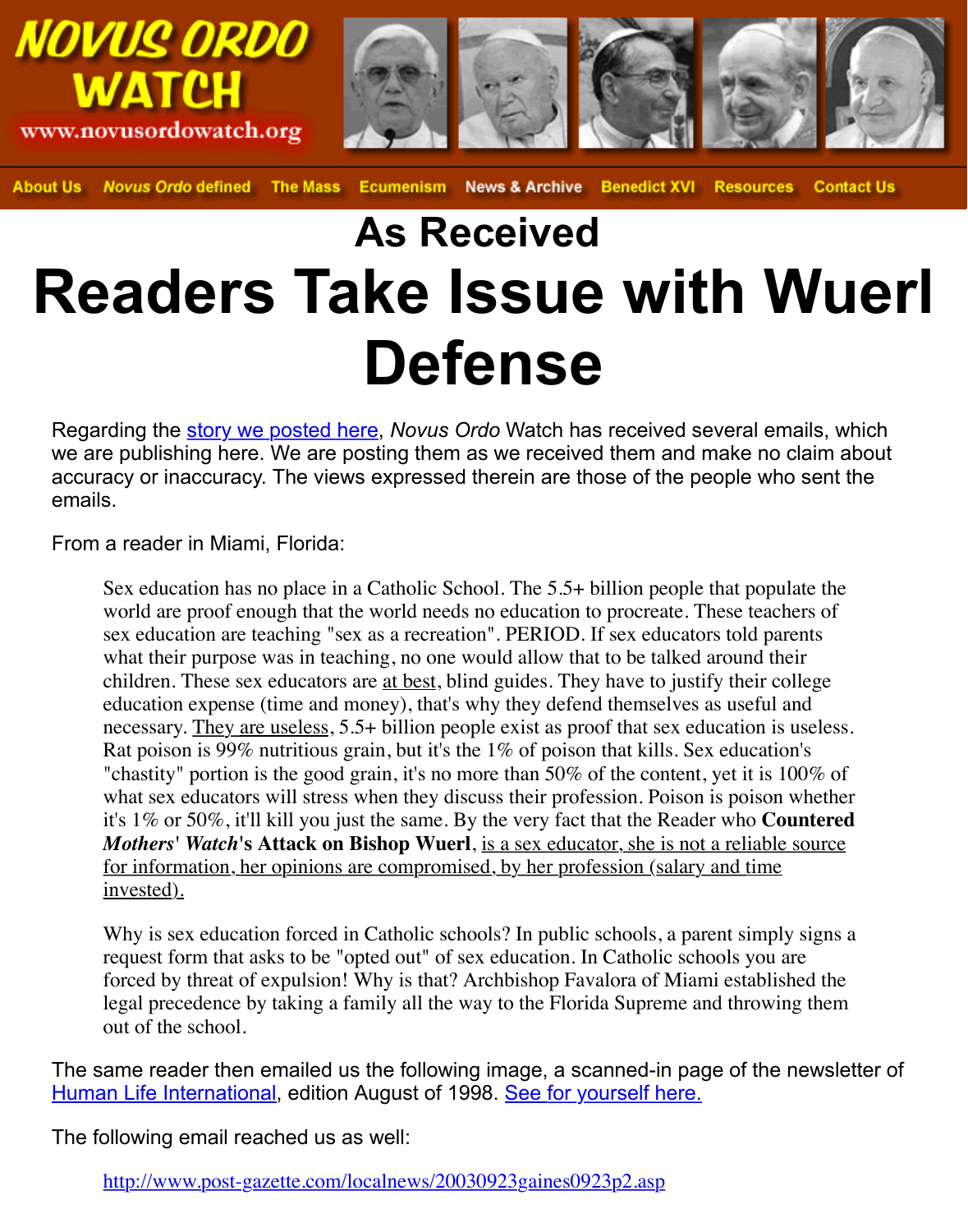his agenda.

2. Bishop Wuerl was caught in an act of indecency. The record was sealed by former Pennsylvania Governor Robert Casey. Casey was a pro-life governor and a devout who did not want to create scandal.

3. Wuerl was rumored to be the gay lover of the late Cardinal Wright. Wuerl was so Wright that he was permitted (unheard of in Vatican history) to accompany Cardina into the secret conclave to vote for the Holy Father when John Paul II was elected.

4. Wuerl has a private apartment where he has young seminarians come stay with h ocassion.

5. Male prostitutes in the Pittsburgh area have been limosuine driven to Wuerl's pri apartment.

6. Wuerl made an innocent priest his scapegoat when he was named in a lawsuit that accused him and other priest and seminarians of homosexual activity.

The above is just a sample of Wuerl's satanic past, present and future. Please withhere name, as a member of my family have been threatened by Wuerl's aides.

Thank you and God bless you.

And yet another email that was sent to us, from someone in Louisville, TN:

quite frankly bishop wuerl is dead wrong .he is not fullfilling his obligation of teach catholic vision of love .what ever happened to teaching the lives of the saints and n guess chasity and modesty is out of date.the fruits of teaching this slop is the huge numbers of catholic girls becoming pregant out of wedlock and the appalling numbers of girls having abortions i dare say this bishop weurl has blood on his hands if one young la his diocease has an abortion because the children were not properly taught its all about fatima.pray your rosary daily......

We welcome your emails.

## **Fair Use Notice:**

This web site may contain copyrighted material the use of which may not always have been specifically autho copyright owner. We are making such material available in our efforts to advance understanding of political, h and social issues. We believe this constitutes a 'fair use' of any such copyrighted material as provided for in se US Copyright Law. For [more infor](mailto:nowatch@novusordowatch.org)mation go to: http://www.law.cornell.edu/uscode/17/107.shtml. If you wish